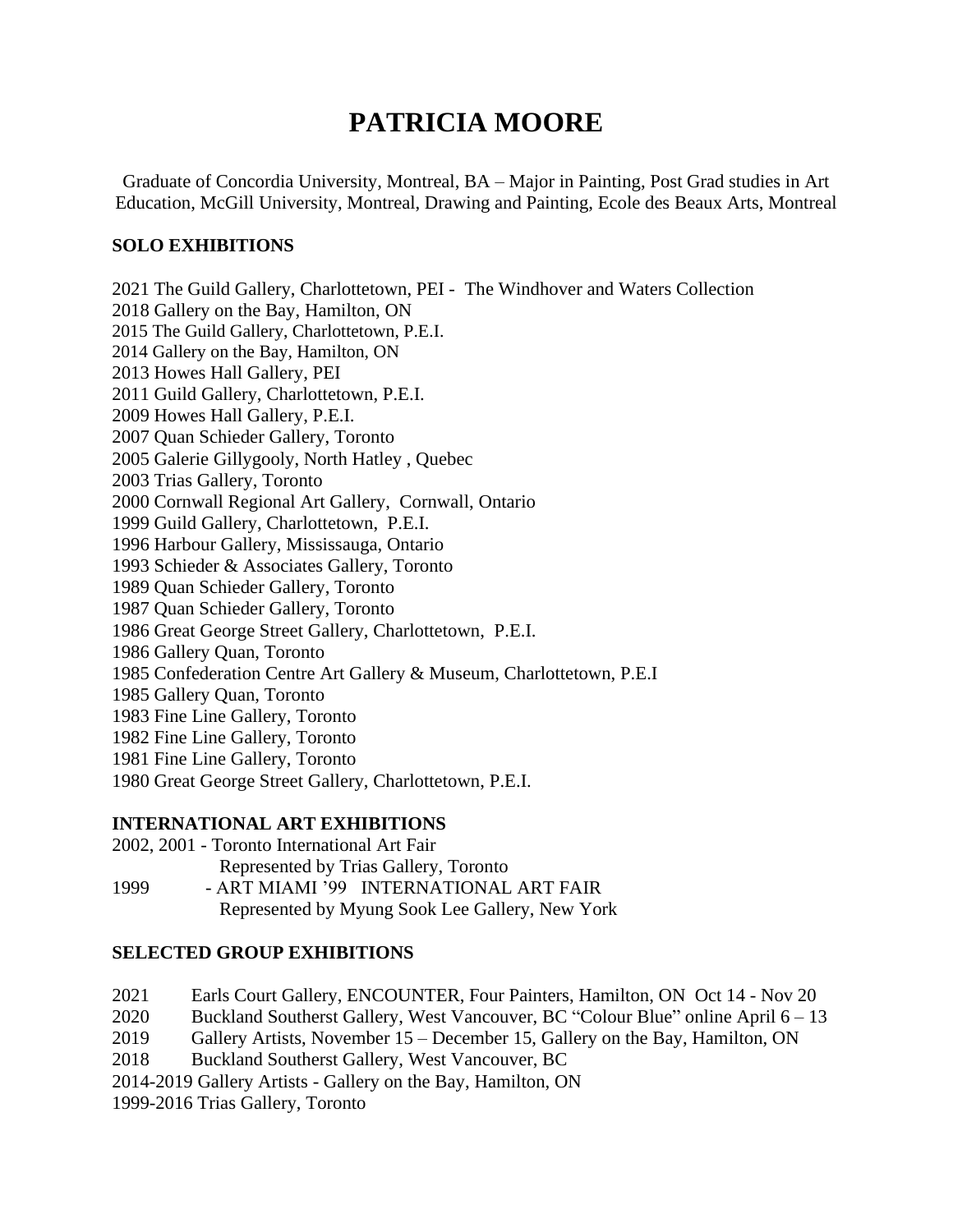- 2004-08 Museum London Art Sales and Rental Gallery, London, Ontario
- 2005 Dunes Studio Gallery & Museum, P.E.I.
- 2003 "The Water Project", Trias Gallery, Toronto
- 1997 99 Guild Gallery, Charlottetown, P.E.I.
- 1995 99 Dunes Studio Gallery & Museum, P.E.I.
- 1994 99 McLaren Barnes Gallery, Oakville, Ontario
- 1992 94 Schieder & Associates Gallery, Toronto
- 1990 "Works on Paper" Quan Schieder Gallery, Toronto
- 1989 "Artists of Ontario" Confederation Centre Art Gallery & Museum, Charlottetown
- 1987-90 Quan Schieder Gallery, Toronto
- 1985-86 Gallery Quan, Toronto
- 1985 Faculty show, Art Gallery of Ontario, Toronto
- 1985 "MONOPRINTS" Great George Street Gallery, Charlottetown
- 1981-83 Fine Line Gallery, Toronto
- 1982 Art Toronto 82, International Art Fair, Toronto
- 1981 Fall Preview Show, Fine Line Gallery, Toronto
- 1980 Cultural Centre, St. Lambert, P.Q.
- 1980 Reseau Arts Scene CEGEP Edouard Montpetit, Montreal
- 1978-80 Represented by Elca London Gallery, Montreal
- 1976 Atelier J. Lukas, Montreal
- 1971 McGill University, Montreal, Faculty of Education
- 1967 Concordia University, Montreal
- 1963 Salon de la Jeune Peinture, Montreal Museum of Fine Arts, Montreal
- 1961 Sir George Williams University, Montreal

#### **COLLECTIONS**

Canada Council Art Bank

Confederation Centre Art Gallery and Museum

Canadian Imperial Bank of Commerce

Personnel Association of Ontario

Realstar

Davies, Ward & Beck

Valenart

Fern Hill School

Ernst & Whinney

Greiner Harries MacLean Ltd.

Rollins & Raeburn

Abrahms Berkis & Associates

GlaxoWellcome

Re-Tech Personnel Promonad Ltd.

Teddington Ltd.

DuPont Canada

Marubeni Corporation Alexander Brott

William Shatner

Michael Lee Chin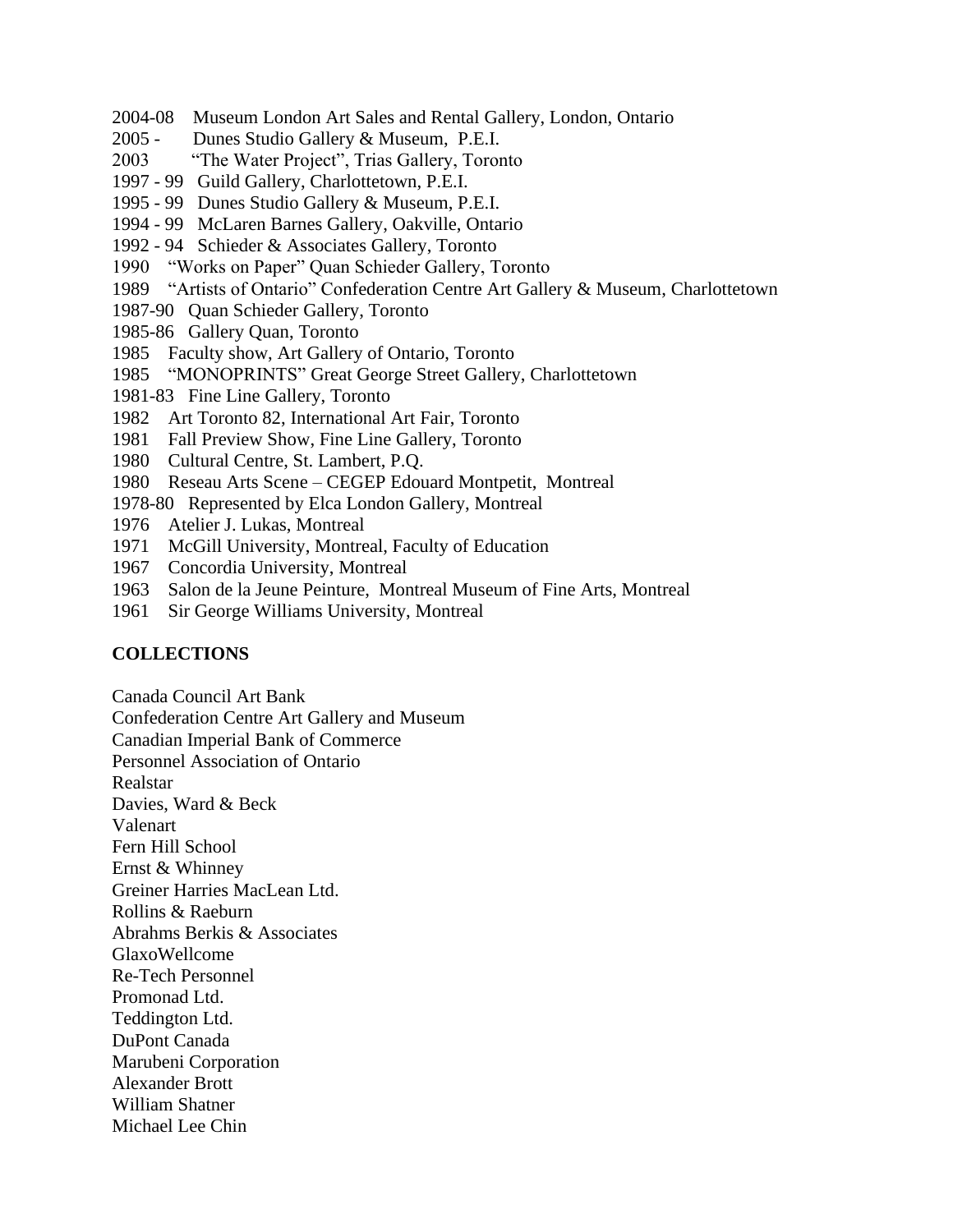### TEACHING EXPERIENCE

Patricia Moore has been an instructor in the field of Arts Education, having taught in public and private schools in Ontario and Quebec including the Art Gallery of Ontario (1984-88) and Sheridan College of Applied Arts and Technology (1985-88). A separate CV/ resume is available detailing her teaching career as an arts specialist.

The attached sheets outline current art gallery associations, affiliations and memberships. There is also an updated bibliography list.

Patricia Moore can be reached at [patriciajeanm2011@gmail.com](mailto:patriciajeanm2011@gmail.com) Website - http://patriciamooreart.com

### **BIBLIOGRAPHY PATRICIA MOORE**

- **2021 -THE BUZZ, July 2021 edition "Patricia Moore art exhibit" - The Windhover and Waters Collection at The Guild Gallery, Charlottetown**
- **2018 ART REVIEW - The Hamilton Spectator, March 3, 2018 "Patricia Moore exhibition a heady mix of movement and light" by Regina Haggo. Review of "Standing in the Waters of Memory" Gallery on the Bay, February 16- March 11/2018**
- **2018 The Guardian newspaper, PEI, "Patricia Moore's Art Displayed in Ontario Gallery" February 25 and March 5, 2018**
- **2018 The BUZZ. PEI. Art gallery exhibition of Standing in the Waters of Memory Art Gallery listings**
- **2017 The Guardian newspaper "PEI Paintings on Display", July 15, 2017**
- **2017 The Guardian newspaper "Artist's PEI Paintings in Oh Canada Exhibit", July 13, 2017**
- **2017 The Buzz "Patricia Moore's Art at Oh Canada" June, July 2017**
- **2015 The Guardian newspaper "Art Show Opens at the Gallery @ The Guild", July 22nd , 2015**
- **2015 The Buzz - The Guild Gallery, Charlottetown, "Patricia Moore Exhibit" Recent Paintings (2014-2015), July 22 – August 2, 2015**
- **2013 The Buzz - Howes Hall Gallery "Selected Paintings by Patricia Moore" July 30th to August 5th, 2013 P.E.I.**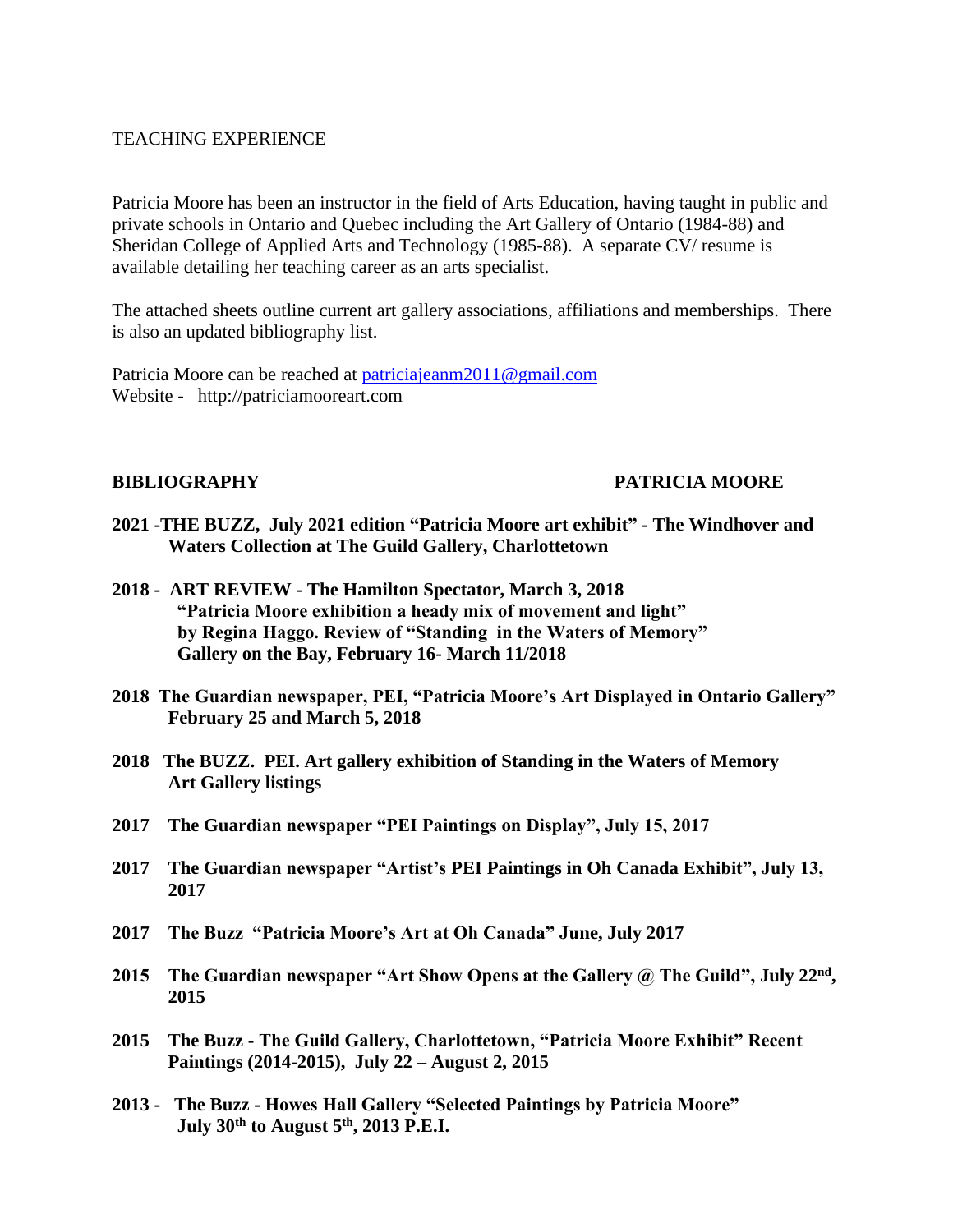- **2011** T**he Guardian newspaper "Patricia Moore featured in exhibit at The Guild" July 18, The Guardian, Charlottetown, P.E.I. THE BUZZ, "Gallery @ the Guild – Patricia Moore shows Selected Paintings – Heat, Rain and Night – The Middle Months" July 19 – July 30, 2011 The Guardian newspaper "Artist inspired by Weather" – July 29, 2011, P.E.I.**
- **2009 – The Guardian newspaper "Exhibit opens in City August 17" – August 15, "Water Notes" – Patricia Moore paintings, Howes Hall Gallery August 16 – August 23, 2009 The Buzz "Patricia Moore – Water Notes exhibition opens at Howes Hall Gallery In Brackley" , July 2009, P.E.I.**
- **2005 Galerie Gillygooly exhibition brochure July 3 – July 28, 2005 "Patricia Moore – Selected Paintings from The Paris Series" Galerie Gillygooly full web page images and text "Patricia Moore – Selected Paintings from The Paris Series" Galerie Gillygooly, North Hatley, Quebec**
- **2003 – Patricia Moore "Reflecting Pools" Slate Guide May 2003 Trias Gallery, Toronto exhibition – Patricia Moore, "The Paris Series"**
- **2001 – Toronto International Art Fair (TIAF) 2001 Catalogue, Trias Gallery, Toronto**
- **2000 Bryan Parker, "Abstract Art on Display" Cornwall Standard Freeholder Newspaper article September 1, 2000 on Patricia Moore's exhibition at Cornwall Regional Art Gallery, Cornwall, Ontario**
- **1999 – Pan Wendt, Art Review ARTS ATLANTIC 65, Winter 2000, Recent Paintings, Patricia Moore, Gallery at the Guild The Guardian "Exhibition set to Open" July 1999, Charlottetown, P.E.I.**
- **1999 – ART MIAMI Catalogue – represented byMyung Sook Lee Gallery, New York, N.Y. January 7 – 12, 1999, International Art Exposition, Miami Beach, Florida ART DICTIONARY- Book published on artist exhibitors from Art Miami '99**
- **1994 – Diane Hart, "Moore's Lyrical Abstracts Full of Energy and Ambiguity" Oakville Beaver, October 14, 1994 Second article and photo on this exhibition held at MacLaren Barnes Gallery Oakville, Ontario – published in The Oakville Journal**
- **1989 – Denise Panchysyn – Patricia Moore, New Paintings, April 29 – May 11, 1989 ARTS ATLANTIC, No. 35, Fall 1989 Art Review of exhibition at Quan Schieder Gallery, Toronto**
- **1987 – Kit Lort – Patricia Moore, Recent works, April 25 – May 14, 1987 ARTS ATLANTIC, No.30, Winter 1988 Art Review of exhibition at Quan Schieder Gallery, Toronto**